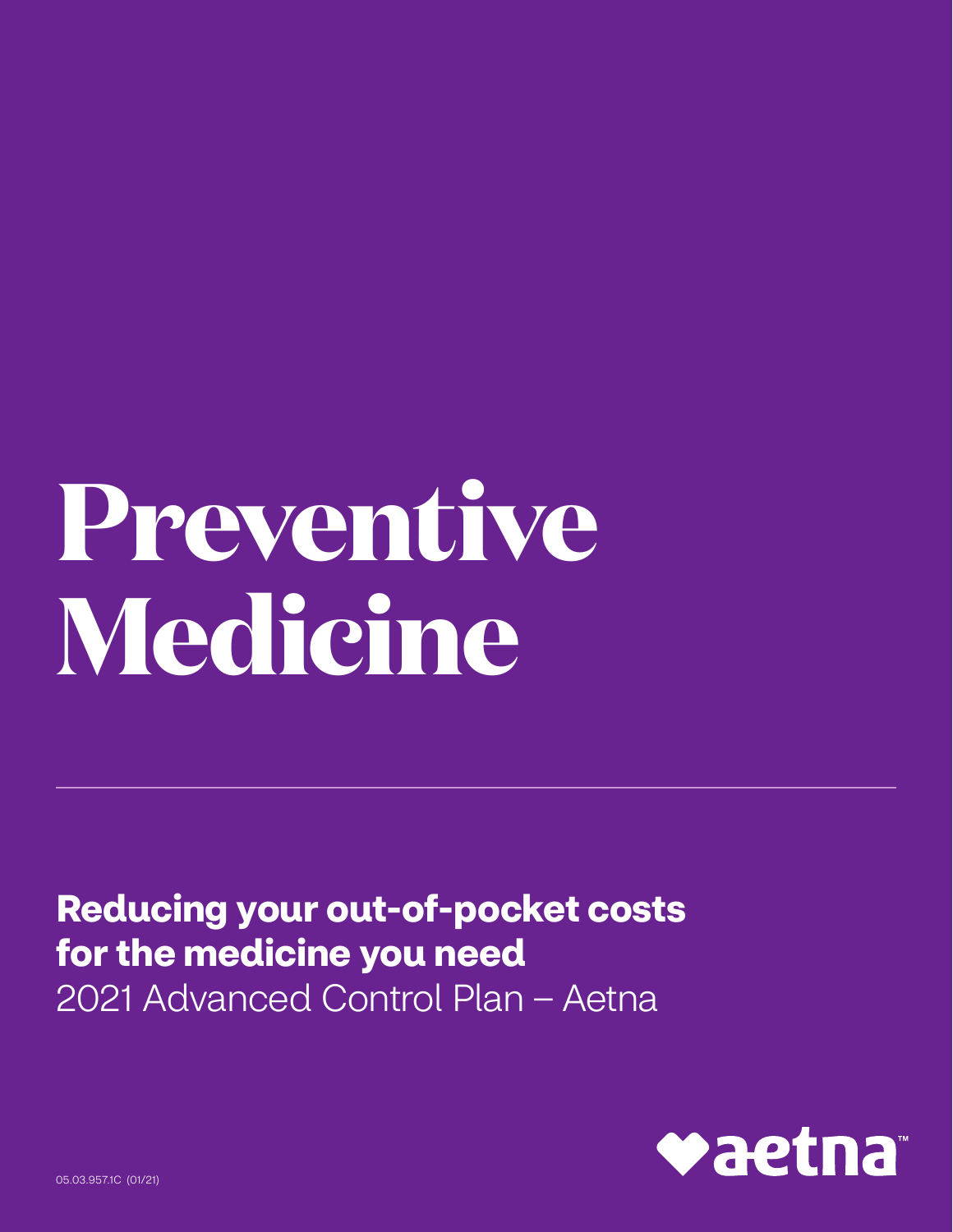## **Forget your deductible – just pay your copay or coinsurance when buying certain medication.**

## **Preventive Medicine List effective January 1, 2021 Advanced Control Plan – Aetna**

| <b>Key</b>        |                     |
|-------------------|---------------------|
| <b>UPPERCASE</b>  | Brand-name medicine |
| lowercase italics | Generic medicine    |

| <b>Drug class</b>            | <b>Drug name</b>                                                                                                                                                                                                                           |                                                                                                                                                                                                                                  |                                                                                                                                                                                                                               |
|------------------------------|--------------------------------------------------------------------------------------------------------------------------------------------------------------------------------------------------------------------------------------------|----------------------------------------------------------------------------------------------------------------------------------------------------------------------------------------------------------------------------------|-------------------------------------------------------------------------------------------------------------------------------------------------------------------------------------------------------------------------------|
| <b>ANALGESICS – NARCOTIC</b> | buprenorphine<br>buprenorphine/naloxone                                                                                                                                                                                                    | <b>ZUBSOLV</b>                                                                                                                                                                                                                   |                                                                                                                                                                                                                               |
| <b>ANTIASTHMATIC</b>         | <b>ADVAIR DISKUS</b><br><b>ADVAIR HFA</b><br>albuterol<br>albuterol er<br>albuterol hfa<br><b>ANORO ELLIPTA</b><br><b>ARNUITY ELLIPTA</b><br><b>BREO ELLIPTA</b><br><b>BREZTRI AEROSPHERE</b><br>budesonide<br>cromolyn<br><b>DALIRESP</b> | <b>FLOVENT DISKUS</b><br><b>FLOVENT HFA</b><br>ipratropium<br>ipratropium/albuterol<br>levalbuterol<br>metaproterenol<br>montelukast<br><b>PERFOROMIST</b><br>PULMICORT FLEXHALER<br><b>OVAR REDIHALER</b><br>SPIRIVA HANDIHALER | SPIRIVA RESPIMAT<br><b>STIOLTO RESPIMAT</b><br><b>STRIVERDI RESPIMAT</b><br><b>SYMBICORT</b><br>terbutaline<br><b>THEOCHRON</b><br>theophylline<br>theophylline er<br><b>TRELEGY ELLIPTA</b><br><b>YUPELRI</b><br>zafirlukast |
| <b>ANTICOAGULANTS</b>        | <b>ELIQUIS</b><br>enoxaparin<br>heparin                                                                                                                                                                                                    | warfarin<br><b>XARELTO</b>                                                                                                                                                                                                       |                                                                                                                                                                                                                               |
| <b>ANTIDEPRESSANTS</b>       | amitriptyline<br>amoxapine<br>bupropion<br>bupropion er (sr)<br>bupropion er (xl)<br>citalopram<br>clomipramine<br>desipramine<br>doxepin<br>duloxetine                                                                                    | escitalopram<br>fluoxetine<br>fluoxetine dr<br>fluvoxamine<br>fluvoxamine er<br>imipramine<br>maprotiline<br>mirtazapine<br>mirtazapine odt<br>nortriptylin                                                                      | paroxetine<br>paroxetine er<br>phenelzine<br>protriptyline<br>sertraline<br>tranylcypromine<br>trazodone<br><b>TRINTELLIX</b><br>venlafaxine<br>venlafaxine er                                                                |

**Health benefits and health insurance plans are offered, administered and/or underwritten by Aetna Health Inc., Aetna Health Insurance Company of New York, Aetna HealthAssurance Pennsylvania Inc., Aetna Health Insurance Company and/or Aetna Life Insurance Company (Aetna). In Florida, by Aetna Health Inc. and/or Aetna Life Insurance Company. In Utah and Wyoming by Aetna Health of Utah Inc. and Aetna Life Insurance Company. In Maryland, by Aetna Health Inc., 151 Farmington Avenue, Hartford, CT 06156. Each insurer has sole financial responsibility for its own products.**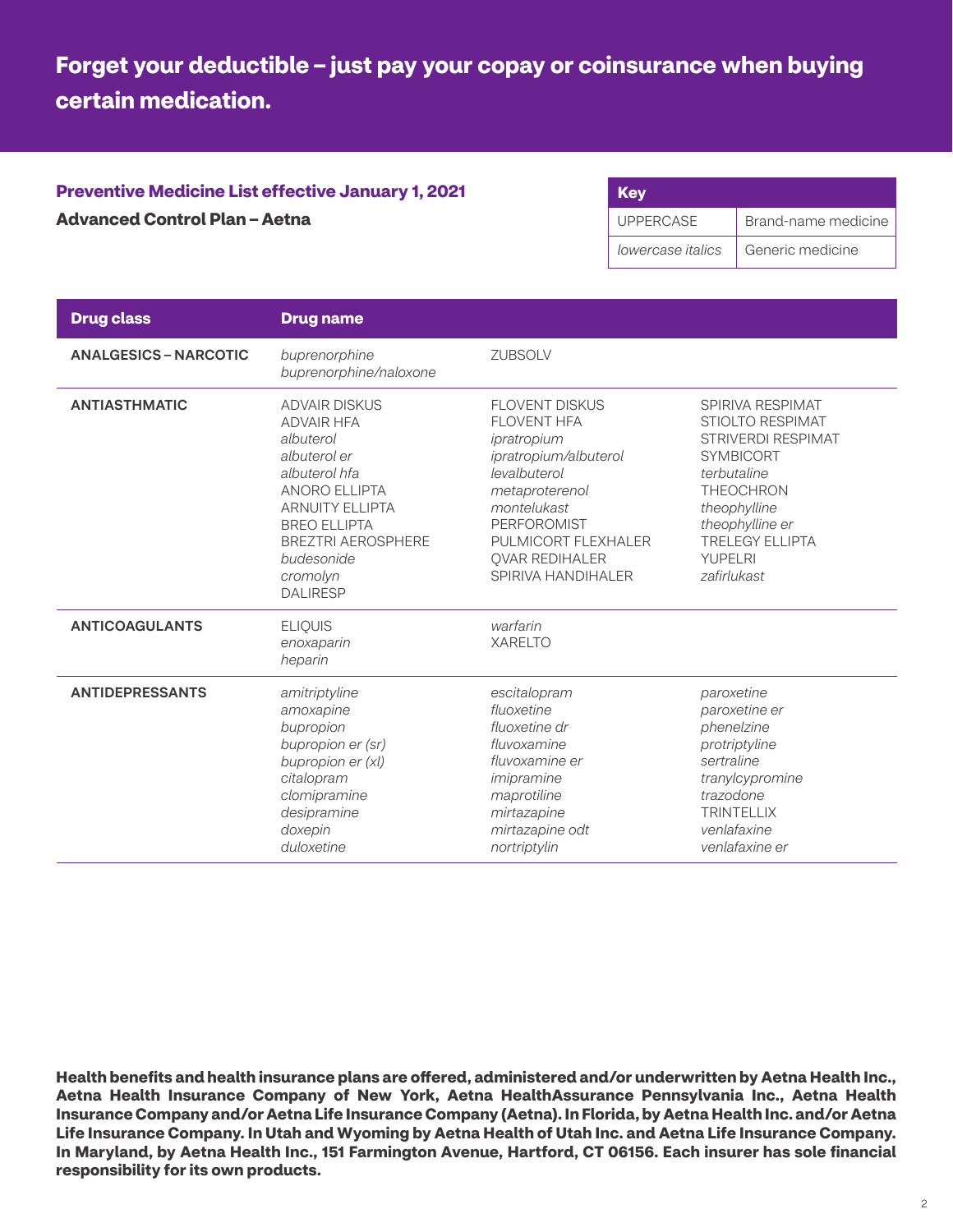| <b>Drug class</b>                                          | <b>Drug name</b>                                                                                                                         |                                                                                                                               |                                                                                                             |  |
|------------------------------------------------------------|------------------------------------------------------------------------------------------------------------------------------------------|-------------------------------------------------------------------------------------------------------------------------------|-------------------------------------------------------------------------------------------------------------|--|
| <b>ANTIDIABETIC</b>                                        | acarbose                                                                                                                                 | <b>GVOKE HYPOPEN 1-PACK</b>                                                                                                   | pioglitazone-glimepiride                                                                                    |  |
|                                                            | <b>BAQSIMI</b>                                                                                                                           | <b>GVOKE PFS</b>                                                                                                              | pioglitazone/metformin                                                                                      |  |
|                                                            | <b>BASAGLAR KWIKPEN</b>                                                                                                                  | <b>HUMULIN</b> products                                                                                                       | <b>RYBELSUS</b>                                                                                             |  |
|                                                            | chlorpropamide                                                                                                                           | <b>JANUMET</b>                                                                                                                | SOLIQUA 100/33                                                                                              |  |
|                                                            | <b>FARXIGA</b>                                                                                                                           | <b>JANUMET XR</b>                                                                                                             | SYMLINPEN 120                                                                                               |  |
|                                                            | FIASP products                                                                                                                           | JANUVIA                                                                                                                       | SYMLINPEN 60                                                                                                |  |
|                                                            | glimepiride                                                                                                                              | <b>JARDIANCE</b>                                                                                                              | SYNJARDY                                                                                                    |  |
|                                                            | glipizide                                                                                                                                | LEVEMIR products                                                                                                              | SYNJARDY XR                                                                                                 |  |
|                                                            | glipizide er                                                                                                                             | metformin                                                                                                                     | TOUJEO products                                                                                             |  |
|                                                            | glipizide/metformin                                                                                                                      | metformin er                                                                                                                  | <b>TRESIBA</b> products                                                                                     |  |
|                                                            | <b>GLUCAGEN HYPOKIT</b>                                                                                                                  | miglitol                                                                                                                      | <b>TRIJARDY XR</b>                                                                                          |  |
|                                                            | <b>GLUCAGON</b>                                                                                                                          | NOVOLIN products                                                                                                              | <b>TRULICITY</b>                                                                                            |  |
|                                                            | <b>EMERGENCY KIT</b>                                                                                                                     | NOVOLOG products                                                                                                              | <b>VICTOZA</b>                                                                                              |  |
|                                                            | glucose                                                                                                                                  | <b>OZEMPIC</b>                                                                                                                | XIGDUO XR                                                                                                   |  |
|                                                            | <b>GLYXAMBI</b>                                                                                                                          | pioglitazone                                                                                                                  | <b>XULTOPHY</b>                                                                                             |  |
| <b>ANTIDOTES</b>                                           | naltrexone                                                                                                                               |                                                                                                                               |                                                                                                             |  |
| <b>ANTIHYPERLIPIDEMIC</b>                                  | atorvastatin<br>cholestyramine<br>cholestyramine light<br>colesevelam<br>colestipol<br>ezetimibe<br>ezetimibe/simvastatin<br>fenofibrate | fenofibrate micronized<br>fenofibric acid dr<br>fluvastatin<br>fluvastatin er<br>gemfibrozil<br>lovastatin<br><b>NEXLETOL</b> | NEXLIZET<br>niacin er<br>omega-3-acid ethyl esters<br>pravastatin<br>rosuvastatin<br>simvastatin<br>VASCEPA |  |
| <b>ANTIHYPERTENSIVE</b>                                    | aliskiren                                                                                                                                | fosinopril                                                                                                                    | olmesartan                                                                                                  |  |
|                                                            | amlodipine/benazepril                                                                                                                    | fosinopril/hctz                                                                                                               | olmesartan/hctz                                                                                             |  |
|                                                            | amlodipine/valsartan                                                                                                                     | guanfacine                                                                                                                    | phenoxybenzamine                                                                                            |  |
|                                                            | amlodipine/valsartan/hctz                                                                                                                | hydralazine                                                                                                                   | prazosin                                                                                                    |  |
|                                                            | atenolol/chlorthalidone                                                                                                                  | irbesartan                                                                                                                    | propranolol/hctz                                                                                            |  |
|                                                            | benazepril                                                                                                                               | irbesartan/hctz                                                                                                               | quinapril                                                                                                   |  |
|                                                            | benazepril/hctz                                                                                                                          | lisinopril                                                                                                                    | quinapril/hctz                                                                                              |  |
|                                                            | bisoprolol/hctz                                                                                                                          | lisinopril/hctz                                                                                                               | ramipril                                                                                                    |  |
|                                                            | candesartan                                                                                                                              | losartan                                                                                                                      | <b>TEKTURNA HCT</b>                                                                                         |  |
|                                                            | candesartan/hctz                                                                                                                         | losartan/hctz                                                                                                                 | telmisartan                                                                                                 |  |
|                                                            | captopril                                                                                                                                | methyldopa                                                                                                                    | telmisartan/hctz                                                                                            |  |
|                                                            | captopril/hctz                                                                                                                           | methyldopa/hctz                                                                                                               | terazosin                                                                                                   |  |
|                                                            | clonidine                                                                                                                                | metoprolol/hctz                                                                                                               | trandolapril                                                                                                |  |
|                                                            | doxazosin                                                                                                                                | minoxidil                                                                                                                     | trandolapril/verapamil er                                                                                   |  |
|                                                            | enalapril                                                                                                                                | moexipril                                                                                                                     | valsartan                                                                                                   |  |
|                                                            | enalapril/hctz                                                                                                                           | moexipril/hctz                                                                                                                | valsartan/hctz                                                                                              |  |
| <b>BETA BLOCKERS</b>                                       | acebutolol                                                                                                                               | labetalol                                                                                                                     | propranolol                                                                                                 |  |
|                                                            | atenolol                                                                                                                                 | metoprolol                                                                                                                    | propranolol er                                                                                              |  |
|                                                            | betaxolol                                                                                                                                | metoprolol er                                                                                                                 | sotalol                                                                                                     |  |
|                                                            | bisoprolol                                                                                                                               | nadolol                                                                                                                       | sotalol af                                                                                                  |  |
|                                                            | carvedilol                                                                                                                               | pindolol                                                                                                                      | timolol                                                                                                     |  |
| <b>CALCIUM BLOCKERS</b>                                    | amlodipine                                                                                                                               | isradipine                                                                                                                    | nisoldipine er                                                                                              |  |
|                                                            | diltiazem                                                                                                                                | nicardipine                                                                                                                   | verapamil                                                                                                   |  |
|                                                            | diltiazem er                                                                                                                             | nifedipine er                                                                                                                 | verapamil er                                                                                                |  |
|                                                            | felodipine er                                                                                                                            | nimodipine                                                                                                                    | verapamil sr                                                                                                |  |
| <b>DIABETIC DIAGNOSTIC</b><br><b>PRODUCTS and SUPPLIES</b> | BD INSULIN SYRINGES AND PEN NEEDLES<br>LANCETS, LANCET DEVICES<br>ONETOUCH BLOOD GLUCOSE TEST STRIPS                                     |                                                                                                                               |                                                                                                             |  |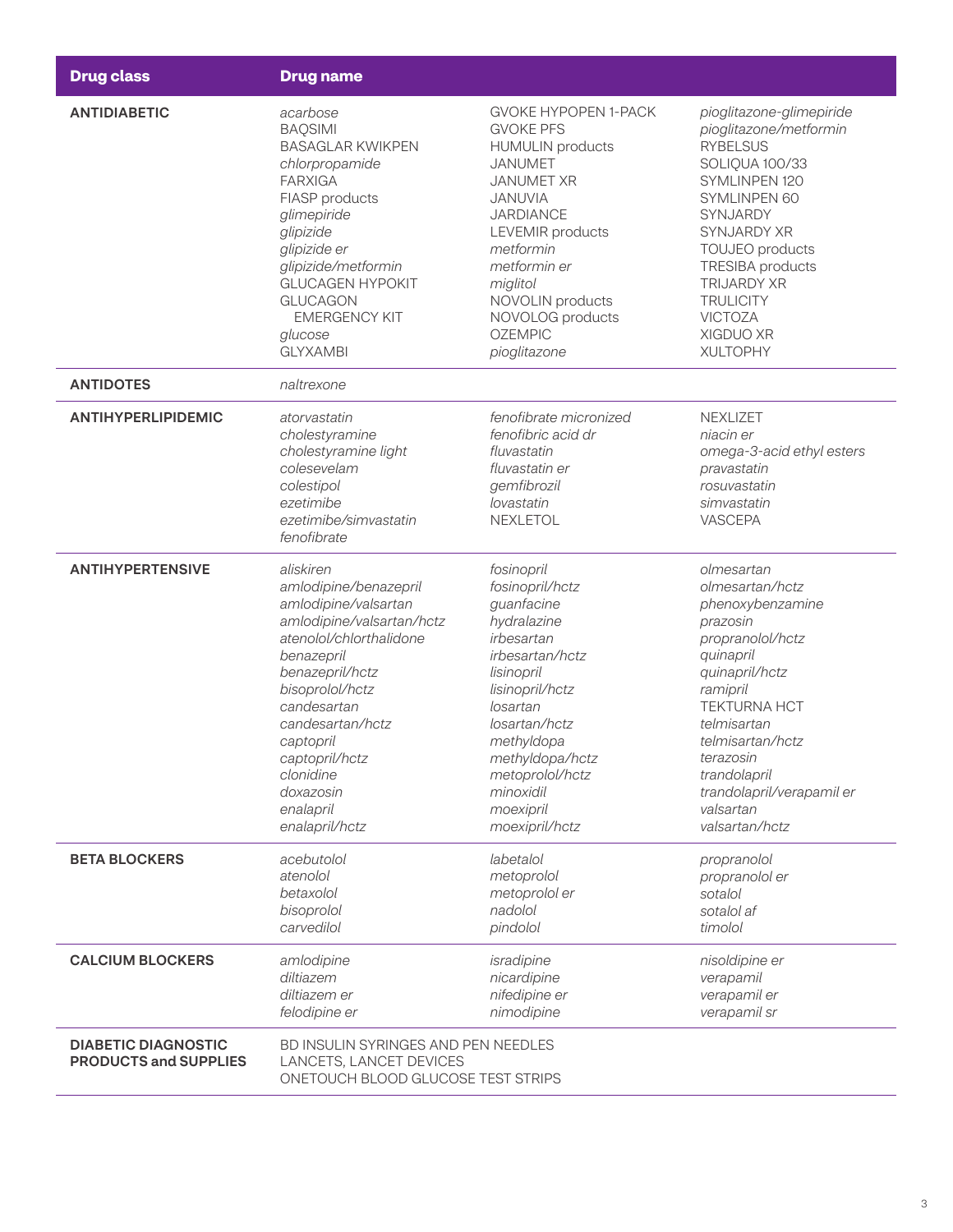| <b>Drug class</b>                                                                            | <b>Drug name</b>                                                                                     |                                                                                     |                                                                                       |
|----------------------------------------------------------------------------------------------|------------------------------------------------------------------------------------------------------|-------------------------------------------------------------------------------------|---------------------------------------------------------------------------------------|
| <b>DIURETICS</b>                                                                             | acetazolamide<br>amiloride<br>amiloride/hctz<br>bumetanide<br>chlorothiazide<br>chlorthalidone       | furosemide<br>hctz<br>indapamide<br>methazolamide<br>methyclothiazide<br>metolazone | spironolactone<br>spironolactone/hctz<br>torsemide<br>triamterene<br>triamterene/hctz |
| <b>MINERALS &amp;</b><br><b>ELECTROLYTES</b>                                                 | sodium fluoride                                                                                      |                                                                                     |                                                                                       |
| <b>MISCELLANEOUS</b><br><b>ENDOCRINE</b>                                                     | alendronate<br>calcitonin                                                                            | ibandronate<br>pamidronate                                                          | raloxifene<br>zoledronic acid                                                         |
| <b>MISCELLANEOUS</b><br><b>HEMATOLOGICAL</b>                                                 | anagrelide<br>aspirin/dipyridamole er<br><b>BRILINTA</b><br>cilostazol                               | clopidogrel<br>dipyridamole                                                         |                                                                                       |
| <b>MISCELLANEOUS</b><br><b>PSYCHOTHERAPEUTIC</b><br><b>AND NEUROLOGICAL</b><br><b>AGENTS</b> | bupropion er (sr)                                                                                    |                                                                                     |                                                                                       |
| <b>PEDIATRIC MULTI</b><br><b>VITAMINS W/FLUORIDE</b>                                         | pediatric multivitamin/fluoride                                                                      |                                                                                     |                                                                                       |
| <b>PRENATAL VITAMINS</b>                                                                     | CITRANATAL 90 DHA<br><b>CITRANATAL ASSURE</b><br><b>CITRANATAL B-CALM</b><br><b>CITRANATAL BLOOM</b> | CITRANATAL BLOOM DHA<br>CITRANATAL DHA<br>CITRANATAL HARMONY<br>CITRANATAL MEDLEY   | CITRANATAL RX<br>prenatal vitamins<br><b>TRINATE</b>                                  |